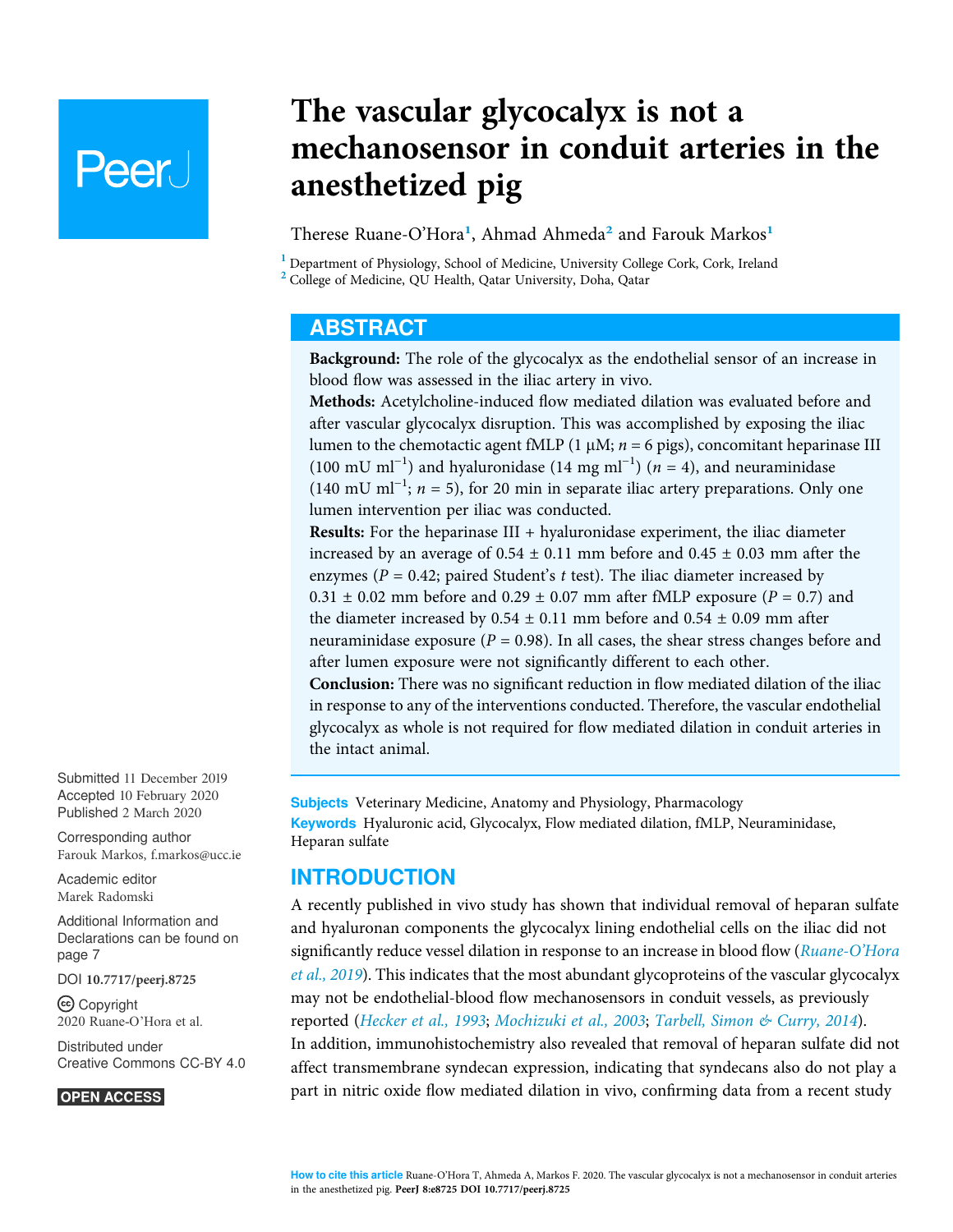(Bartosch, Mathews & Tarbell, 2017). However, it is possible that flow induced vasodilation was maintained since two constituents were removed separately; or, that the glycocalyx-mechanosensory role is a property of the entire structure and not just one or two of the many elements present.

Therefore, the purpose of the present study was to determine if concomitant removal of both heparan sulfate and hyaluronan enzymatically would affect flow-induced vasodilation. Further, N-Formylmethionine-leucyl-phenylalanine (fMLP) a chemotactic agent that degrades the glycocalyx in its entirety was also used. Finally, the role of glycocalyx-sialic acid residues in flow mediated dilation was also evaluated. All experiments were carried out an established vascular model using the iliac artery of the anesthetized pig (Markos et al., 2008).

### MATERIALS AND METHODS

### **Methods**

Procedures were performed under license in accordance with Irish and European directive 2010/63/EU following approval by University College Cork animal research ethics committee and the Health Products Regulatory Authority (HPRA). Project authorization number: AE19130/P025.

### Surgery and instrumentation

A total of 15 female landrace pigs (18.2–34.4 kg) were sedated with ketamine  $(14 \text{ mg kg}^{-1})$ and xylazine (2.7 mg kg−<sup>1</sup> ) i.m. A cannula was inserted into an ear vein and the animal was anesthetized with sodium pentobarbital (30 mg kg<sup>-1</sup> for induction; 6 mg kg<sup>-1</sup> h<sup>-1</sup> for maintenance i.v.). Anesthetic infusion was maintained via a central line and an infusion pump (Harvard). Vital signs were monitored using SurgiVet AdvisorVital Signs Monitor (Smiths Medical, Dublin, OH, USA). An i-STAT analyzer (Abbot Point of Care Inc., Princeton, NJ, USA) was used to assess pH,  $P_aCO_2$  and  $P_aO_2$  and these parameters were kept within the normal range. A tracheotomy was performed and the pigs animals were ventilated with 40%  $\mathrm{O}_2$  in room air using a ventilation pump (Harvard apparatus). A cannula was inserted into the carotid artery to measure systemic blood pressure (Grass; Grass Technologies, West Warwick, RI, USA). The left or right iliac artery was exposed and instrumented as previously described (Markos et al., 2008; Ruane-O'Hora et al., 2019), shown in Fig. 1. A cannula attached to a 3-way tap was placed in the deep femoral artery for injection of the compounds used to affect the glycocalyx-in-blood into the iliac. Piezoelectric crystals placed on opposite sides of the iliac measured diameter using a UDG sonomicrometer (Sonometrics Corporation, London, ON, Canada). A flow transducer (Transonic Systems Inc., Ithaca, NY, USA) was placed around the iliac for blood flow measurement. When needed, bulldog clips (top and bottom clips in Fig. 1) were placed above and below the diameter measurement site to isolate a test segment of iliac. All signals were recorded using a Power lab (AD Instruments Ltd., Oxford, UK) and a PC. Following experimental procedures animals were killed using a lethal injection of pentobarbitone and KCL i.v.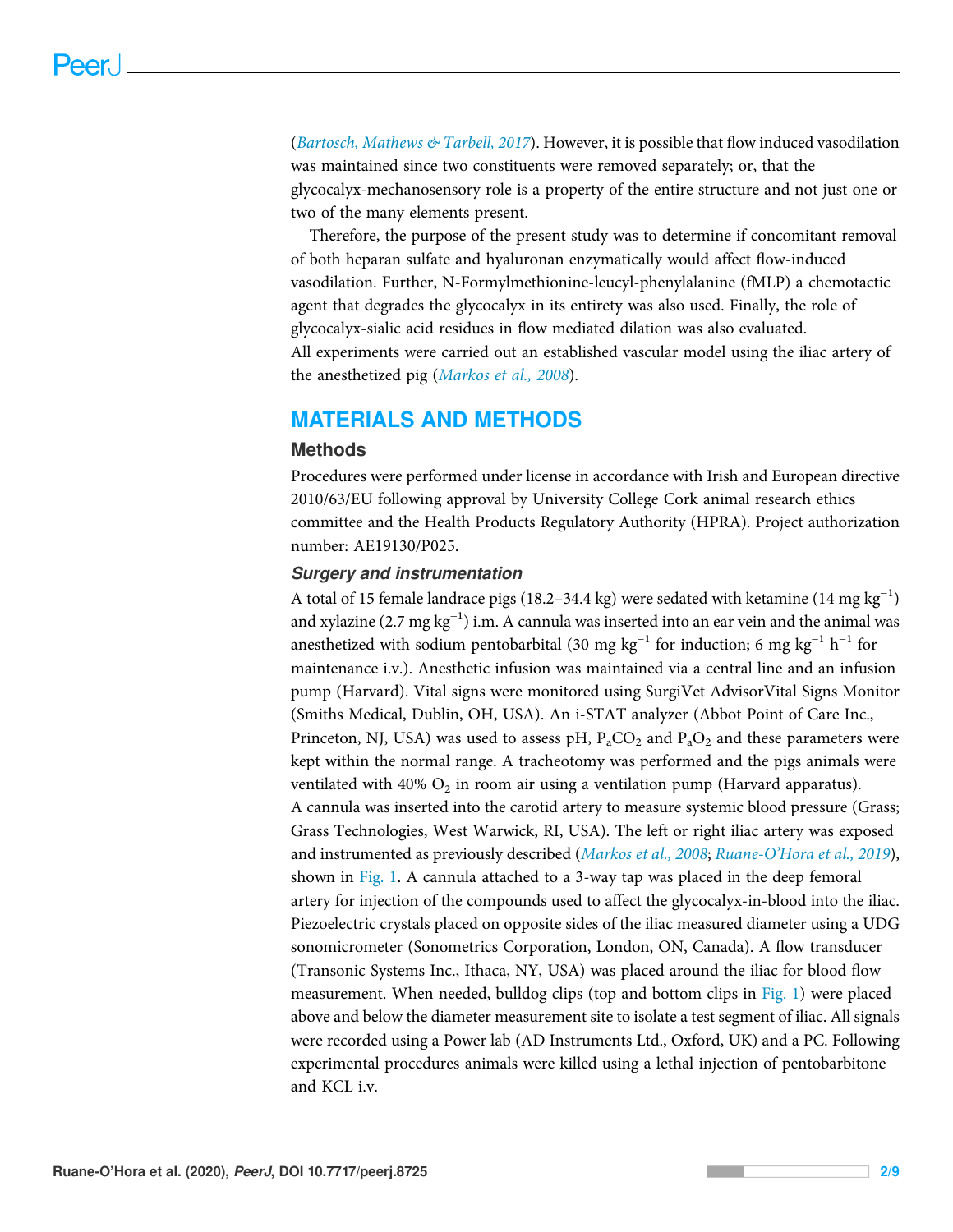

Figure 1 Schematic diagram showing the experimental preparation. Artists: Therese Ruane-O'Hora & Farouk Markos. Full-size DOI: 10.7717/peerj.8725/fig-1

### Protocol

Two acetylcholine infusions  $(5-20 \mu g/min)$  downstream of the iliac measurement site were carried out, one before (the control response) and one after a test segment was isolated and injected with arterial blood containing (a) heparinase III (100 mU ml−<sup>1</sup> ) and hyaluronidase (14 μg ml<sup>-1</sup>); (b) neuraminidase (140 mU ml<sup>-1</sup>); (c) or fMLP (1 μM) for 20 min. An example of records obtained from one experiment (Pig 21/14) is shown in Fig. 2. Only one experimental intervention per iliac was conducted. It is important to note that acetylcholine infusion cannot directly interact with the diameter measurement site since it was infused downstream and also cannot circulate to affect systemic pressure (see Fig. 2) since acetylcholine is rapidly neutralized by blood cholinsterases.

### Data analysis

Wall shear stress (N m<sup>-2</sup>) was calculated from the internal diameter (D), mean blood velocity (V<sub>m</sub>) and blood viscosity ( $\mu = 4$  mN s m<sup>-2</sup>). Shear stress (S) is given by: S =  $8V_m \cdot \mu \cdot D^{-1}$ . Data was analyzed using paired Student's  $t$  test,  $P < 0.05$  was considered significant and data is presented as mean  $\pm$  s.e.m.

#### Drugs used

Heparinase III, hyaluronidase, neuraminidase and fMLP were purchased from Sigma, anesthetics were purchased from Abbeyville Veterinary Hospital, Togher, Cork.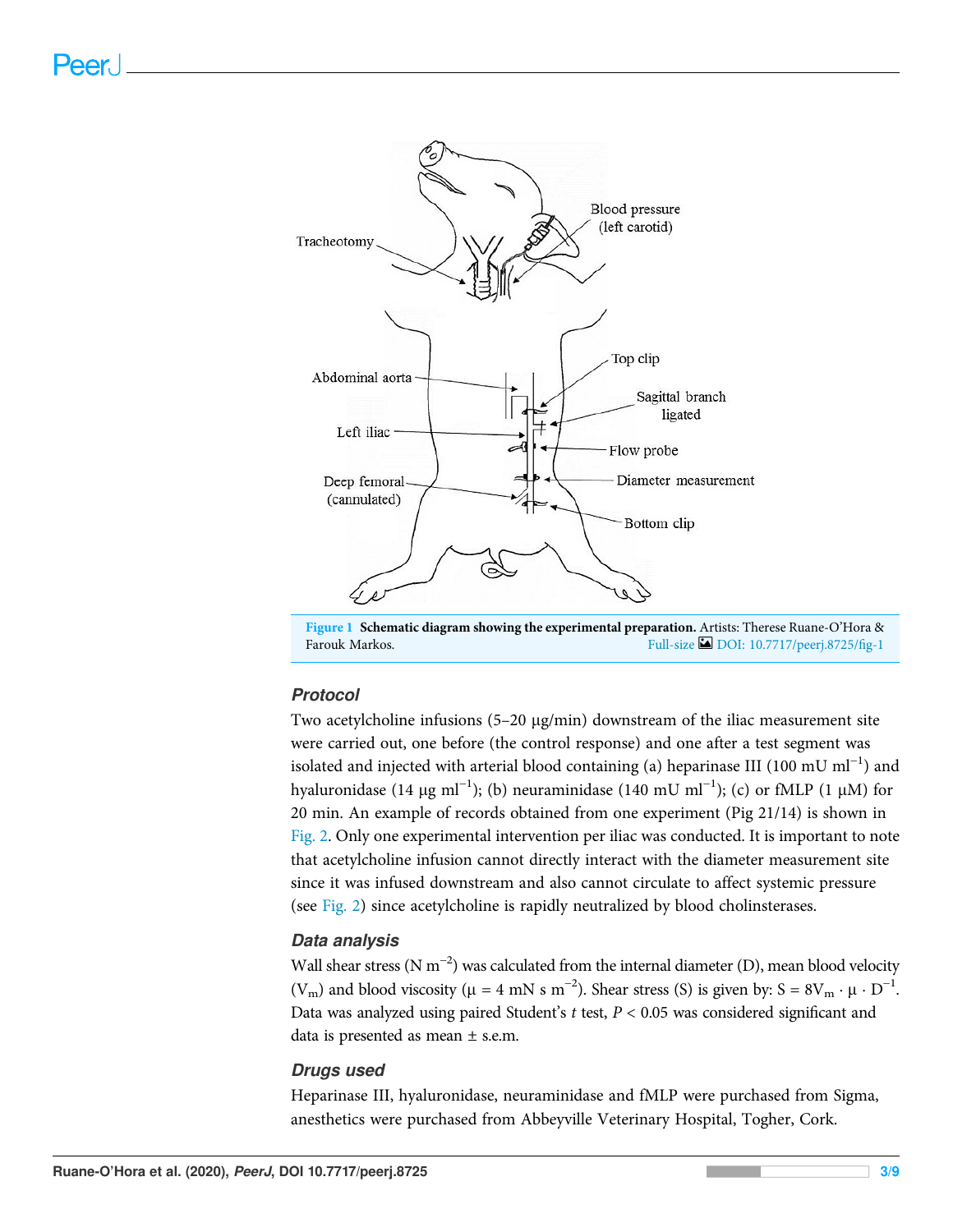



### RESULTS

Baseline cardiovascular parameters at the onset of recording were as follows, heart rate averaged 111 ± 9 beats min−<sup>1</sup> (range 55–197 beats min−<sup>1</sup> ), mean arterial blood pressure was 75 ± 4 mm Hg (range 56–101 mm Hg), mean iliac blood flow was  $120 \pm 13$  ml min<sup>-1</sup> (range 58–220 ml min−<sup>1</sup> ) and internal iliac diameter was 2 ± 0.012 mm (range 1.4–2.76 mm).

In Fig. 2, an example of records from one shows the effect of acetylcholine infusion downstream of the iliac diameter measurement site. The iliac test segment dilates in response to the increase in blood flow with little to no change in blood pressure or heart rate; since acetylcholine can only act in the vicinity and cannot re-circulate due to blood cholinesterases. This same protocol was repeated after the iliac segment was exposed to enzymes or fMLP.

### Heparinase III (100 mU ml<sup>-1</sup>) and hyaluronidase (14  $\mu$ g ml<sup>-1</sup>)

Four pigs were used in this series of experiments and the data obtained is summarized in Fig. 3. Treatment of the iliac lumen for 20 min using both enzymes to selectively remove the heparan sulfate and hyaluronic acid components of the glycocalyx did not significantly reduce flow mediated iliac dilation, which increased by an average of  $0.54 \pm 0.11$  mm before and  $0.45 \pm 0.03$  mm after the enzymes ( $P = 0.42$ ) for a statistically similar increase in shear stress; 15.4 ± 2.6 N m<sup>-2</sup> for the control and 10.2 ± 1.4 N m<sup>-2</sup> for the heparinase III + hyaluronidase experiment ( $P = 0.15$ ).

### fMLP (1 µM)

Six pigs were used and the data obtained is summarized in Fig. 4. Treatment of the iliac lumen for 20 min using the chemotactic agent fMLP to remove the entire glycocalyx also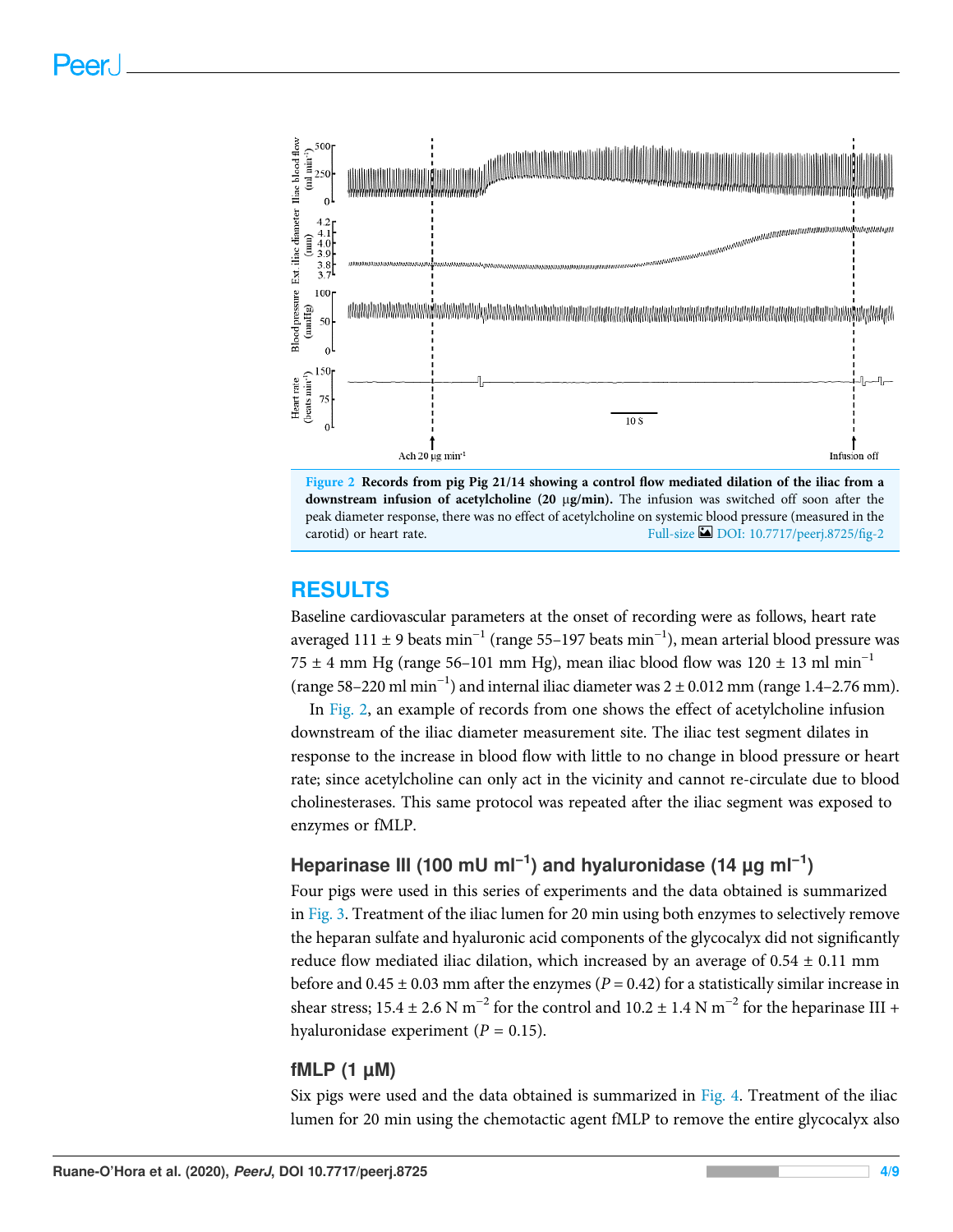

Figure 3 Concomitant application of both heparinase III and hyaluronidase did not cause a significant reduction in flow mediated dilation ( $n = 4$  pigs). Full-size DOI: 10.7717/peerj.8725/fig-3

did not significantly reduce flow mediated dilation, diameter increased by  $0.31 \pm 0.02$  mm before and  $0.29 \pm 0.07$  mm after fMLP exposure ( $P = 0.7$ ) for a statistically similar increase in shear stress; 17.7 ± 3.5 N m<sup>-2</sup> for the control and 15.6 ± 4.5 N m<sup>-2</sup> for the fMLP experiment ( $P = 0.68$ ).

### Neuraminidase (140 mU ml<sup>-1</sup>)

Five pigs were used in this series of experiments and the data obtained is summarized in Fig. 5. Exposure of the iliac lumen for 20 min to neuraminidase to remove the sialic acid component of the glycocalyx did not significantly affect flow mediated dilation, diameter increased by  $0.54 \pm 0.11$  mm before and  $0.54 \pm 0.09$  mm after neuraminidase exposure  $(P = 0.98)$  for a statistically similar increase in shear stress; 18.3 ± 3.8 N m<sup>-2</sup> for the control and 20.6 ± 5 N m<sup>-2</sup> for the neuraminidase experiment ( $P = 0.6$ ).

### **DISCUSSION**

The main finding of the current study is that the entire glycocalyx structure in a conduit artery is not required to cause an increase diameter in response to an increase in blood flow, confirming and extending the conclusions of a recent aricle (Ruane-O'Hora et al., 2019). With regard to the effectiveness of the various compounds used to degrade the glycocalyx,  $Gao \& Lipowski$  (2010) previously showed that administration of a combination of enzymes caused much greater glycocalyx damage (reduction in thickness) than individual enzyme application. The concentration of enzymes used and the duration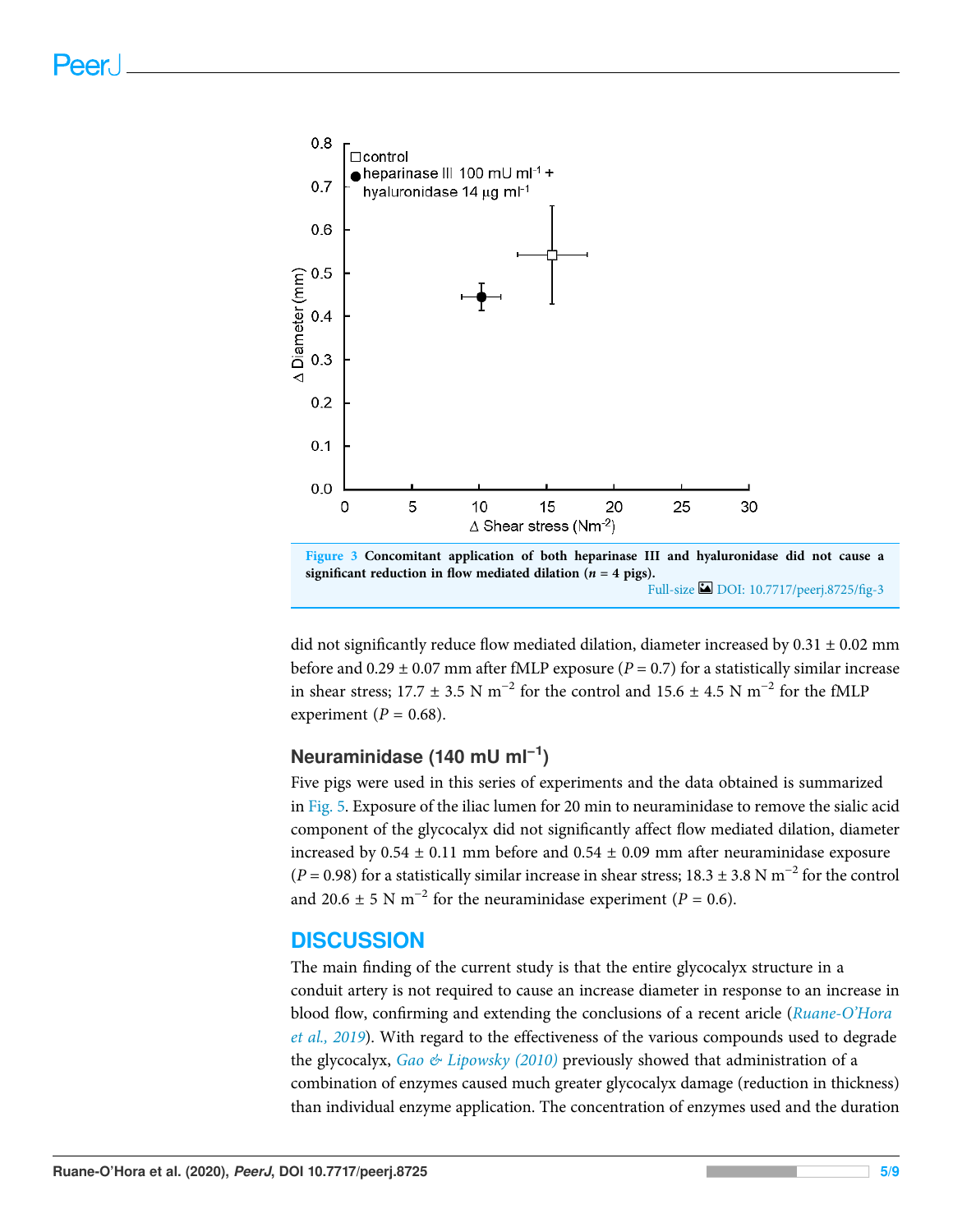

Figure 4 Application of fMLP to damage the entire glycocalyx in the iliac artery did not cause a significant reduction in flow mediated dilation ( $n = 6$  pigs).

Full-size DOI: 10.7717/peerj.8725/fig-4



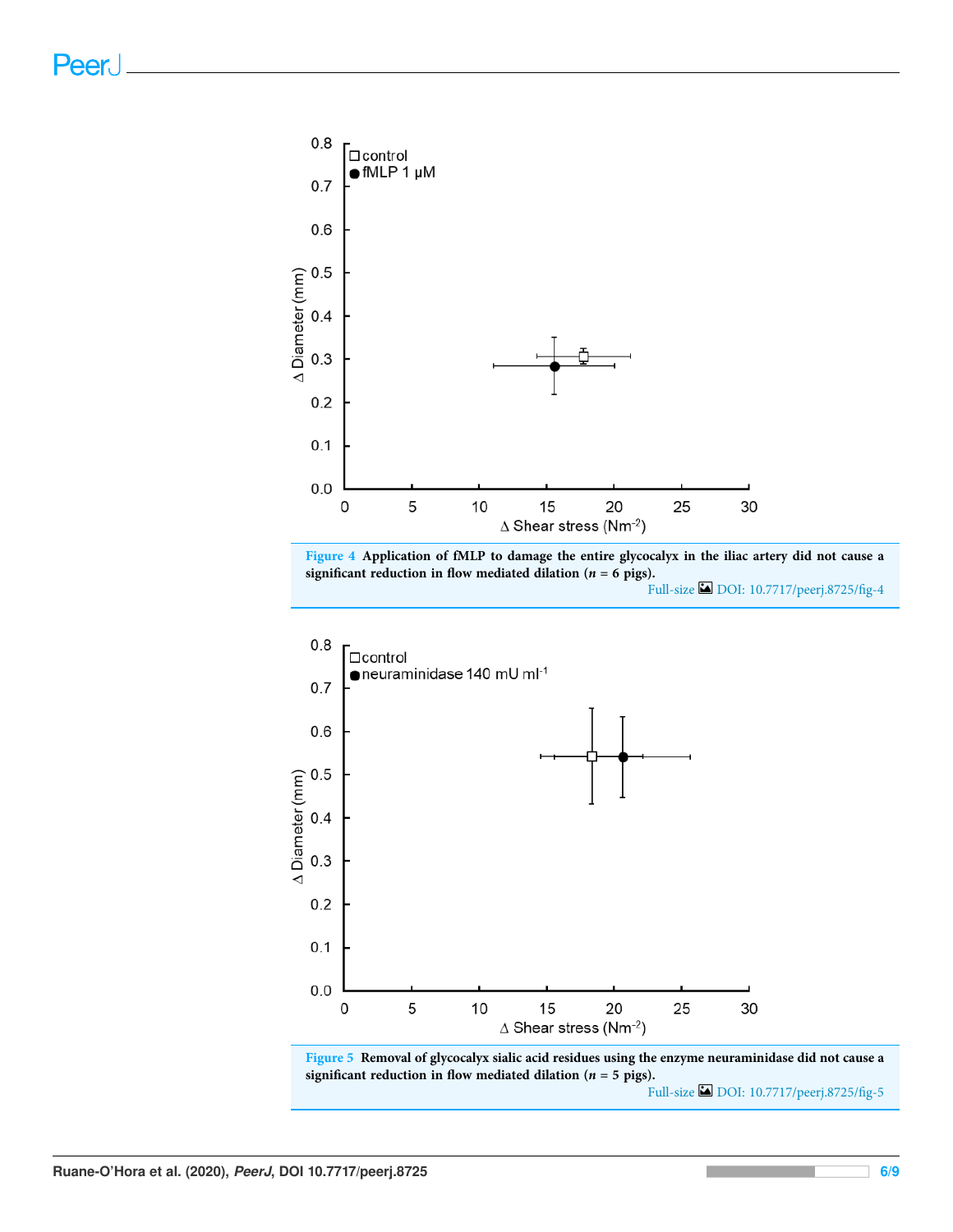of exposure in the artery lumen was comparable to previous studies and was known to significantly reduce expression of both heparan sulfate and hyaluronic acid (*Chappell et al.*, 2008; Florian et al., 2003; Ruane-O'Hora et al., 2019). The results post-neuraminidase treatment also show that sialic acid residues do not act as mediators of shear stress in vivo, which is at odds with findings from studies carried out in isolated artificially perfused arteries (Hecker et al., 1993; Kumagai, Lu & Kassab, 2009; Pohl et al., 1991).

fMLP, a known chemoattractant and inflammatory agent, was used to cause diffuse glycocalyx damage. While we do not have visual images to show degradation of the glycoclayx in response to fMLP in the present study, a previous investigation carried out in situ on exteriorized rat mesentery post capillary venules demonstrated a very rapid loss of glycocalyx after only 10 min (Mulivor & Lipowsky, 2004). Again, flow mediated dilation was not significantly affected following treatment of the artery lumen with fMLP. It should be noted that there is in vitro evidence that heparan sulfate bound glypican is involved in nitric oxide flow-mediated mechanotransduction (*Ebong et al.*, 2014). Whether fMLP removed the glypicans together with the associated heparan sulfate is not clear.

There is obvious conflict between our data obtained in vivo and virtually all other studies in this field, which are conducted using either cultured cells or excised arteries perfused with physiological solutions. However, ex-vivo preparations are known to quickly lose glycocalyx components (*Chappell et al., 2008*), and cultured endothelial cells only express a rudimentary and incomplete glycocalyx (Chappell et al., 2008; Potter & Damiano, 2008). It is likely that glycocalyx-vascular function is artery specific, since glycocalyx damage in resistance arterioles due to maintained exposure to either hyaluronidase or fMLP causes a small but significant reduction in arterial conductance (Ruane-O'Hora  $\&$ Markos, 2018).

### **CONCLUSIONS**

Overall, the findings support the importance of whole animal in vivo experiments and while conduit artery dilation is dependent on an intact endothelium it does not require a complete glycocalyx.

### ADDITIONAL INFORMATION AND DECLARATIONS

### Funding

This study was funded by the Department of Physiology UCC. The SurgiVet Monitor was purchased with a grant from the Strategic Research Fund UCC 2012. The funders had no role in study design, data collection and analysis, decision to publish, or preparation of the manuscript.

### Grant Disclosures

The following grant information was disclosed by the authors: Department of Physiology UCC.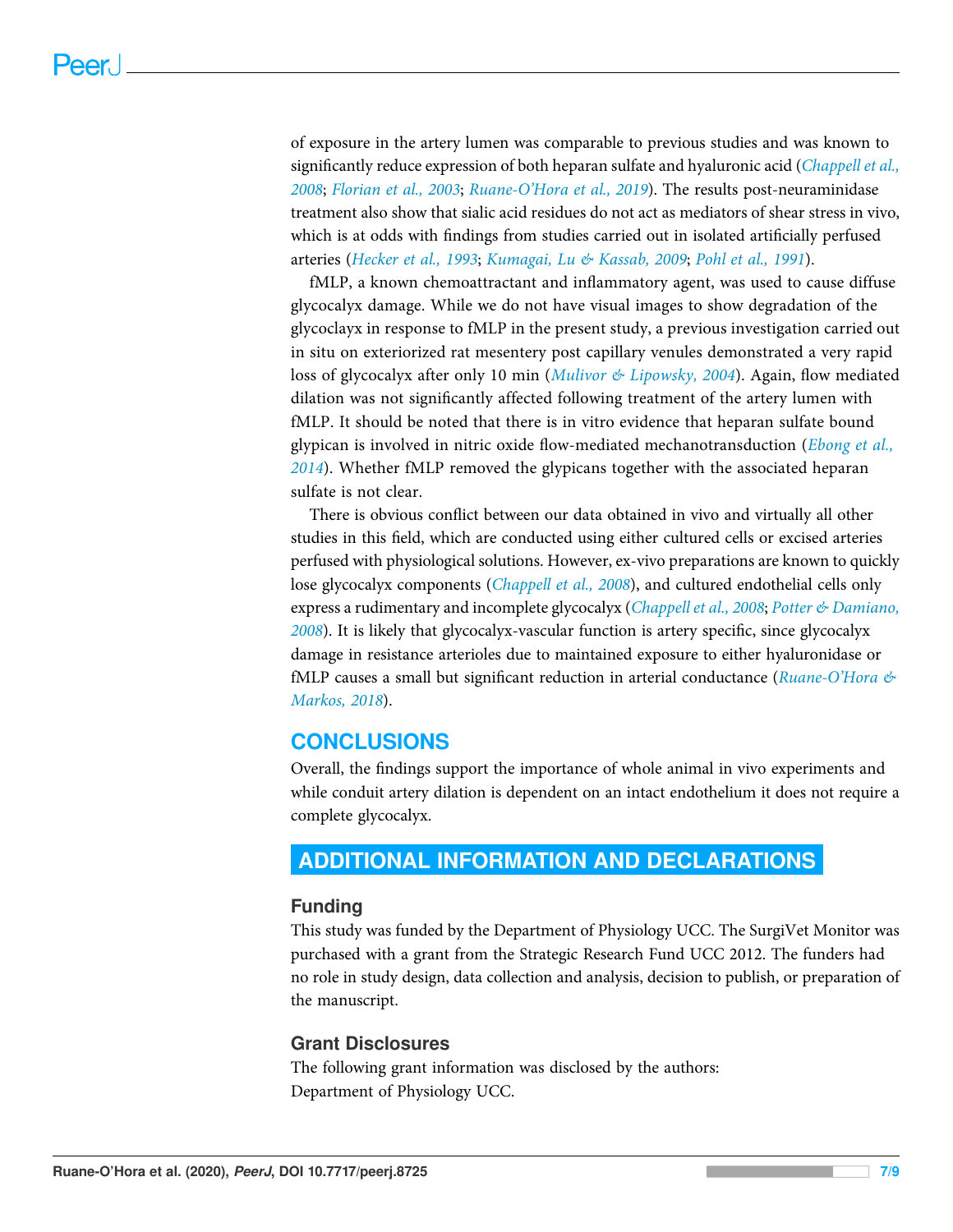### Competing Interests

The authors declare that they have no competing interests.

#### Author Contributions

- Therese Ruane-O'Hora conceived and designed the experiments, performed the experiments, analyzed the data, prepared figures and/or tables, authored or reviewed drafts of the paper, and approved the final draft.
- Ahmad Ahmeda analyzed the data, authored or reviewed drafts of the paper, and approved the final draft.
- Farouk Markos conceived and designed the experiments, performed the experiments, analyzed the data, prepared figures and/or tables, authored or reviewed drafts of the paper, and approved the final draft.

### Animal Ethics

The following information was supplied relating to ethical approvals (i.e., approving body and any reference numbers):

Procedures were performed under license in accordance with Irish and European directive 2010/63/EU following approval by the University College Cork Animal Research Ethics Committee and the Health Products Regulatory Authority (HPRA) (project authorization number: AE19130-P025).

#### Data Availability

The following information was supplied regarding data availability:

The raw data is available in the Supplemental File.

#### Supplemental Information

Supplemental information for this article can be found online at http://dx.doi.org/10.7717/ peerj.8725#supplemental-information.

#### **REFERENCES**

- Bartosch AMW, Mathews R, Tarbell JM. 2017. Endothelial glycocalyx-mediated nitric oxide production in response to selective AFM pulling. Biophysical Journal 113(1):101–108 DOI 10.1016/j.bpj.2017.05.033.
- Chappell D, Jacob M, Rehm M, Stoeckelhuber M, Welsch U, Conzen P, Becker BF. 2008. Heparinase selectively sheds heparan sulphate from the endothelial glycocalyx. Biological Chemistry 389(1):79–82 DOI 10.1515/BC.2008.005.
- Ebong EE, Lopez-Quintero SV, Rizzo V, Spray DC, Tarbell JM. 2014. Shear-induced endothelial NOS activation and remodeling via heparan sulfate, glypican-1, and syndecan-1. Integrative Biology 6(3):338–347 DOI 10.1039/C3IB40199E.
- Florian JA, Kosky JR, Ainslie K, Pang Z, Dull RO, Tarbell JM. 2003. Heparan sulfate proteoglycan is a mechanosensor on endothelial cells. Circulation Research 93(10):e136–e142 DOI 10.1161/01.RES.0000101744.47866.D5.
- Gao L, Lipowsky HH. 2010. Composition of the endothelial glycocalyx and its relation to its thickness and diffusion of small solutes. Microvascular Research 80(3):394–401 DOI 10.1016/j.mvr.2010.06.005.